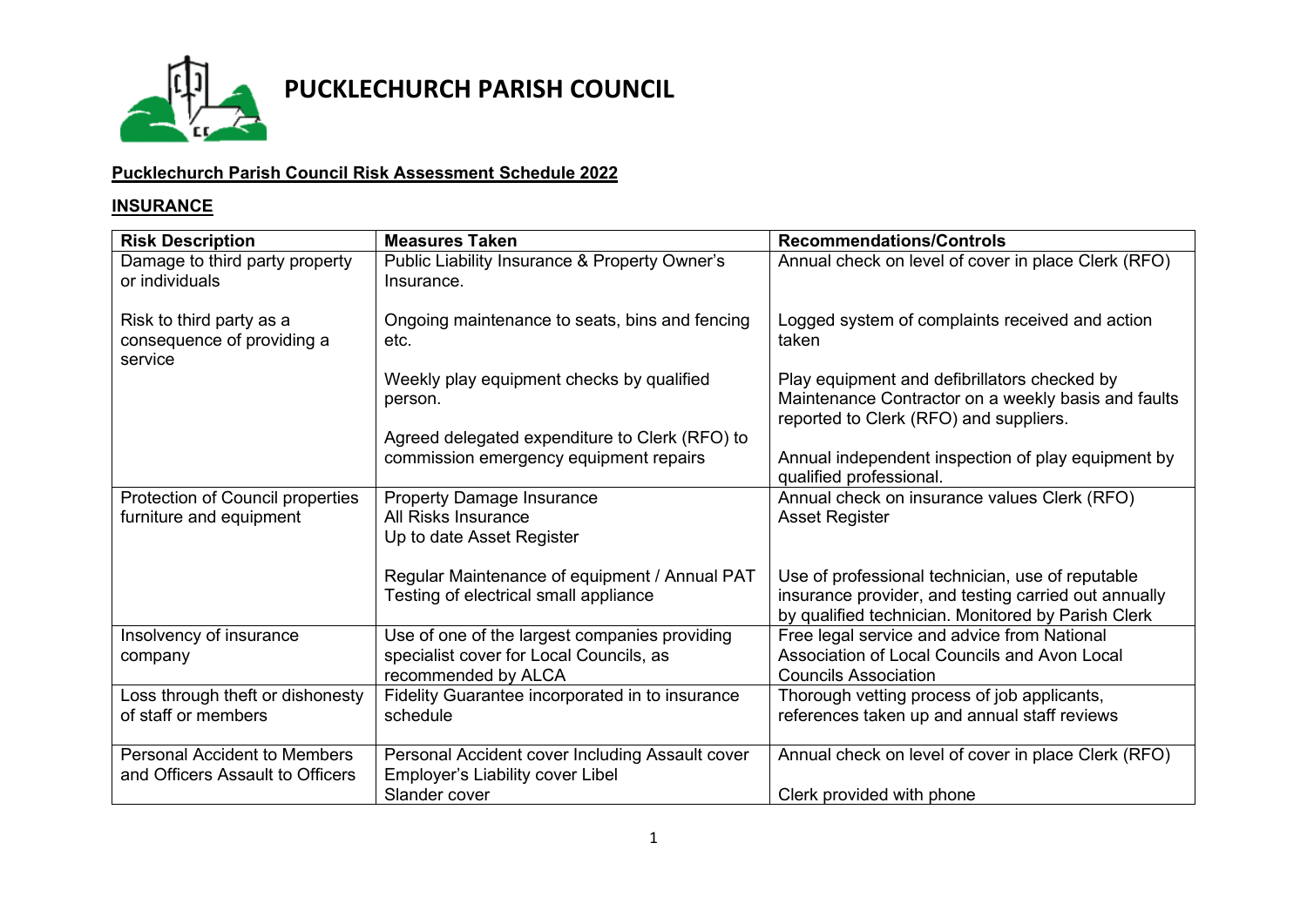

| Risk assessment and training given re safety         |
|------------------------------------------------------|
| procedures re use of supplied equipment all personal |
| protection equipment supplied by Council             |

#### **AREAS OF SELF MANAGED RISK**

| <b>Risk Description</b>                                                                                          | <b>Measures Taken</b>                                                                                                                | <b>Recommendations/Controls</b>                                                                                                                            |
|------------------------------------------------------------------------------------------------------------------|--------------------------------------------------------------------------------------------------------------------------------------|------------------------------------------------------------------------------------------------------------------------------------------------------------|
| Damage to and safety of seats,<br>bins and fencing etc.,                                                         | Regular maintenance by appointed<br>contractor to be undertaken. Equipment<br>no longer repairable to be reported to<br>Parish Clerk | Councillors/contractor requested to keep a check on PC<br>owned equipment and to report any problems to Clerk (RFO).<br>Reports from members of the public |
| Emergency situations e.g. fire                                                                                   | Mobile phone on-hand to summon<br>assistance                                                                                         | Procedures in place to deal with this in the Council's Standing<br>Orders.                                                                                 |
| Disturbance by member of<br>public in a Council meeting                                                          | Location of fire exits made known                                                                                                    | Members trained in conflict resolution<br>Members trained in first aid                                                                                     |
| Security of officers working<br>alone in buildings<br>Security of officers locking up<br>building after meetings | Inform other occupants of building<br>Officers to be accompanied when leaving<br>the building and locking up after<br>meetings       | Chairman to ensure that officers are not left alone to exit<br>building after meetings.                                                                    |
| Procedures in place for<br>recording and monitoring<br>members' interests, gifts and                             | Code of Conduct signed and a Register<br>of Interest completed by each Member of<br>the Council                                      | Internal audit check Registers of Interest kept by the Clerk and<br>uploaded to the Council website                                                        |
| hospitality received<br><b>Completion of Code of Conduct</b>                                                     | Disclosure of interest register kept listing<br>any interests, gifts and hospitality<br>received                                     | Ensure all Councillors are aware of Code, and need to<br>complete Registers. NB - This is the responsibility of<br>individual Councillors.                 |
|                                                                                                                  | Disclosure of interests to appear as an<br>item on the agenda as a prompt to<br>members (at every meeting).                          |                                                                                                                                                            |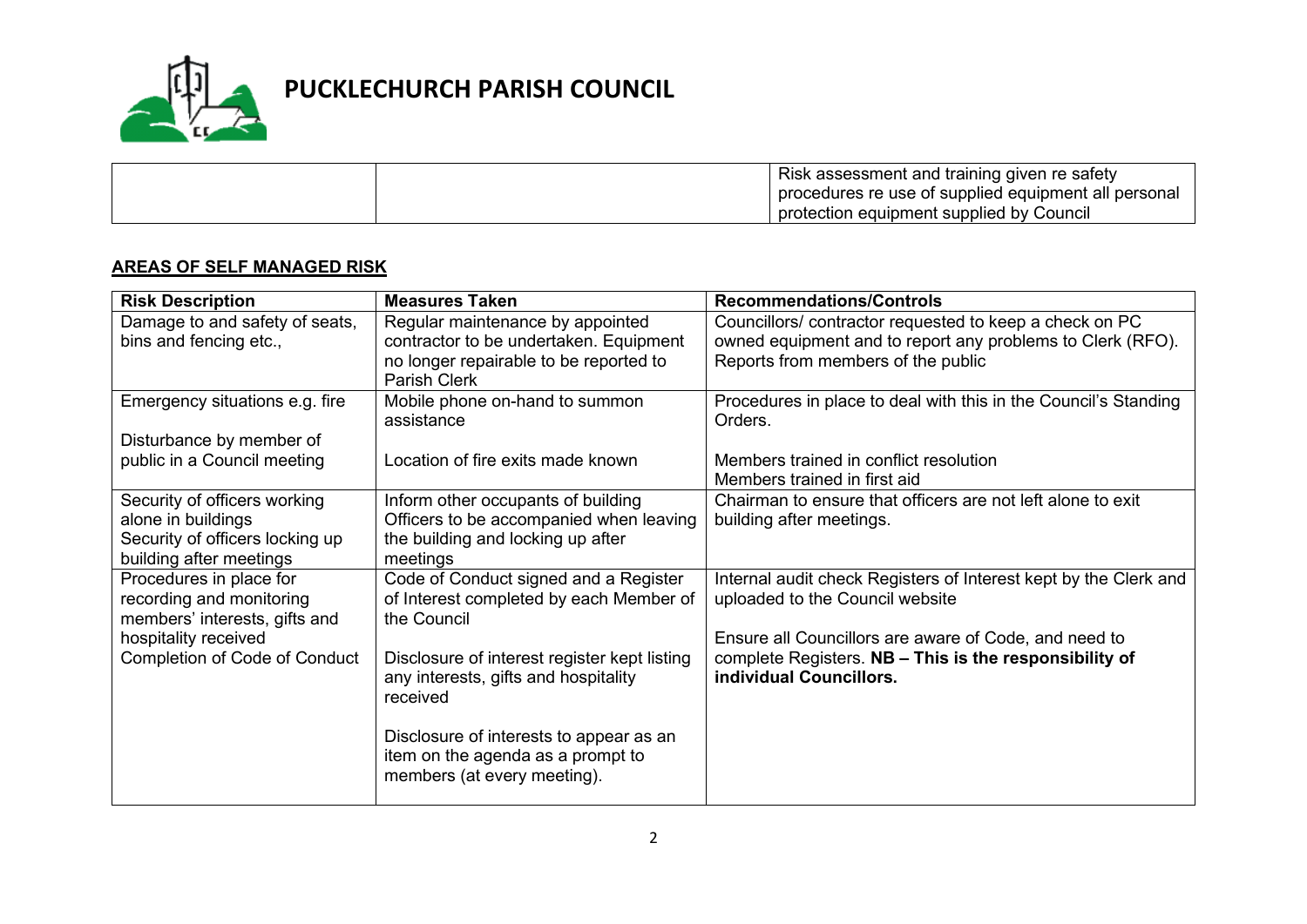

# **PUCKLECHURCH PARISH COUNCIL**

| Keeping proper financial records  | Regular scrutiny of financial records and | Financial regulations adopted and reviewed annually             |
|-----------------------------------|-------------------------------------------|-----------------------------------------------------------------|
|                                   |                                           |                                                                 |
| in accordance with statutory      | approval of pending expenditure           |                                                                 |
| requirements                      |                                           | Detailed specification for engaging an Annual Internal Auditori |
|                                   | Records kept in accordance with           |                                                                 |
|                                   | <b>Accounts and Audit Regulations</b>     | <b>Annual External Audit</b>                                    |
|                                   |                                           |                                                                 |
|                                   |                                           | Officer training                                                |
| Failure to collect rents from     | Regular monitoring of income received     | <b>Annual Internal and External Audit</b>                       |
| Council's leases                  | Invoices scheduled on annual calendar     |                                                                 |
| Failure to issue new allotment    |                                           |                                                                 |
| agreements                        | Schedule of allotment agreement with      |                                                                 |
|                                   | due date maintained reviewed Quarterly    |                                                                 |
| Ensuring all requirements met     | Regular returns to Inland Revenue;        | Councillors made aware of their responsibly as Employers        |
| under employment law and          | contracts of employment for all staff,    |                                                                 |
| <b>Inland Revenue regulations</b> | systems of updating records for any       | Annual Staff Appraisals are undertaken, recorded and agreed     |
|                                   | changes in relevant legislation           |                                                                 |
| Fair pay for staff                | Salaries set in accordance with NALC /    | Ensure that any training opportunities on Audit, tax, VAT are   |
|                                   | <b>SLCC</b> recommended scales            | taken up                                                        |
| Unfair dismissal claims           | Grievance and Appeals procedure           | Grievance and Appeals procedure in place                        |
| Failure of Computer system        | Virus protection                          | Regular updates of virus protection                             |
|                                   |                                           |                                                                 |
| Hardware                          | Clerk (RFO) authorised for emergency      | Regular computer backups are made on external hard drive        |
|                                   | replacement                               | by Parish Clerk.                                                |
| Software                          |                                           |                                                                 |
|                                   |                                           |                                                                 |
|                                   |                                           | Some backups stored on and off premises.                        |
|                                   |                                           |                                                                 |
|                                   |                                           | Provision reviewed annually by Clerk (RFO) and insured          |
| <b>Banking Arrangements</b>       | Regular bank reconciliations              | Regular monitoring reports to Council.                          |
|                                   |                                           |                                                                 |
|                                   | All payments in line with Financial       | Annual Internal and External Audit                              |
|                                   | Regulations                               |                                                                 |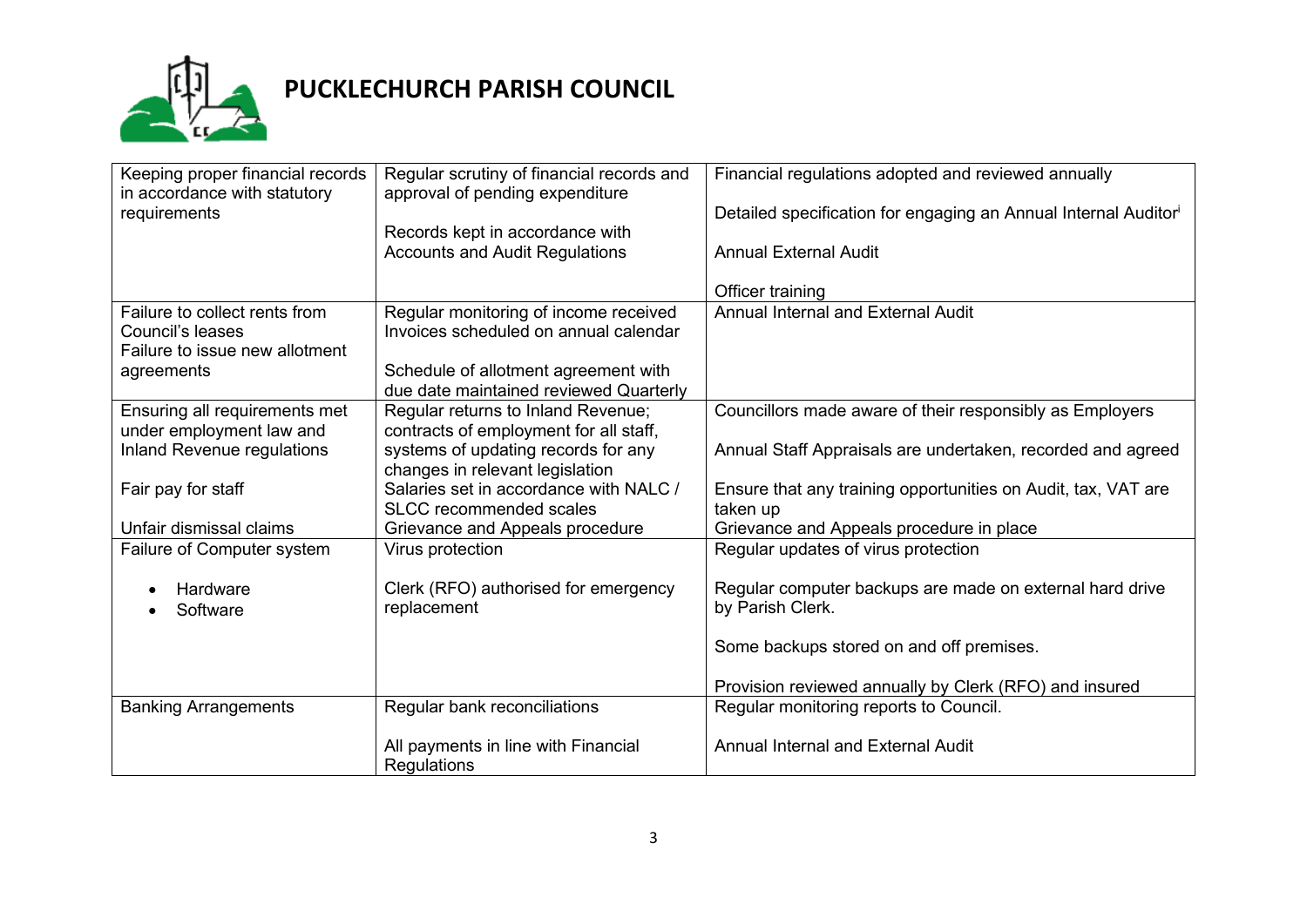

# **PUCKLECHURCH PARISH COUNCIL**

| Loss of Income, or the need to<br>provide essential services                                                                           | Reserve in the budget                                                                                                            | Level agreed as part of annual risk assessment process                                                                   |
|----------------------------------------------------------------------------------------------------------------------------------------|----------------------------------------------------------------------------------------------------------------------------------|--------------------------------------------------------------------------------------------------------------------------|
| Ensuring all requirements are<br>met under Customs and Excise<br>regulations (VAT)                                                     | Regular returns to HMRC                                                                                                          | Take up training opportunities in VAT and other taxation<br>issues as available<br>Reading literature to keep up to date |
| Ensuring adequacy of annual<br>precept and control                                                                                     | Approval of budget by full Council and<br>regular budget monitoring statements                                                   | Regular budget monitoring                                                                                                |
| Ensuring all business activities<br>are within legal powers<br>applicable to local council                                             | Councillor and staff training<br>All expenditure referenced to appropriate<br>legislation                                        | Provide adequate training budget<br>Internal audit / External audit                                                      |
| Complying with restrictions on<br>borrowing                                                                                            | Borrowing approval authorised by<br>Council in line with current restrictions                                                    | Reference to Local Council Administration Book (Charles<br>Arnold Baker)                                                 |
|                                                                                                                                        |                                                                                                                                  | Guidance from National Association of Local Councils and<br><b>ALCA</b>                                                  |
| Ensuring proper use of funds<br>granted to local community<br>groups under specific powers or<br>under 137                             | Identification of items paid under Section<br>137 and reported in the minutes and as a<br>separate column in the Annual Accounts | NALC annual notification of permitted level of expenditure<br>Annual Internal Audit / External Audit                     |
|                                                                                                                                        |                                                                                                                                  | Grant application pack published - agreed and monitored.                                                                 |
| Meeting timetables as laid down<br>when responding to consultation<br>invitations, including<br>commenting on planning<br>applications | Consultation documents presented to<br>next appropriate Committee/Council<br>meeting to formulate response                       | Action so agreed minuted                                                                                                 |
| <b>Breach of Confidentiality</b>                                                                                                       | Procedures for dealing with confidential<br>data                                                                                 | PC registered under Data Protection Act                                                                                  |
|                                                                                                                                        | Passwords on computer systems                                                                                                    | Appropriate Standing Order                                                                                               |
|                                                                                                                                        |                                                                                                                                  | Item on each agenda considered for taking in private session<br>with resolution to exclude the public                    |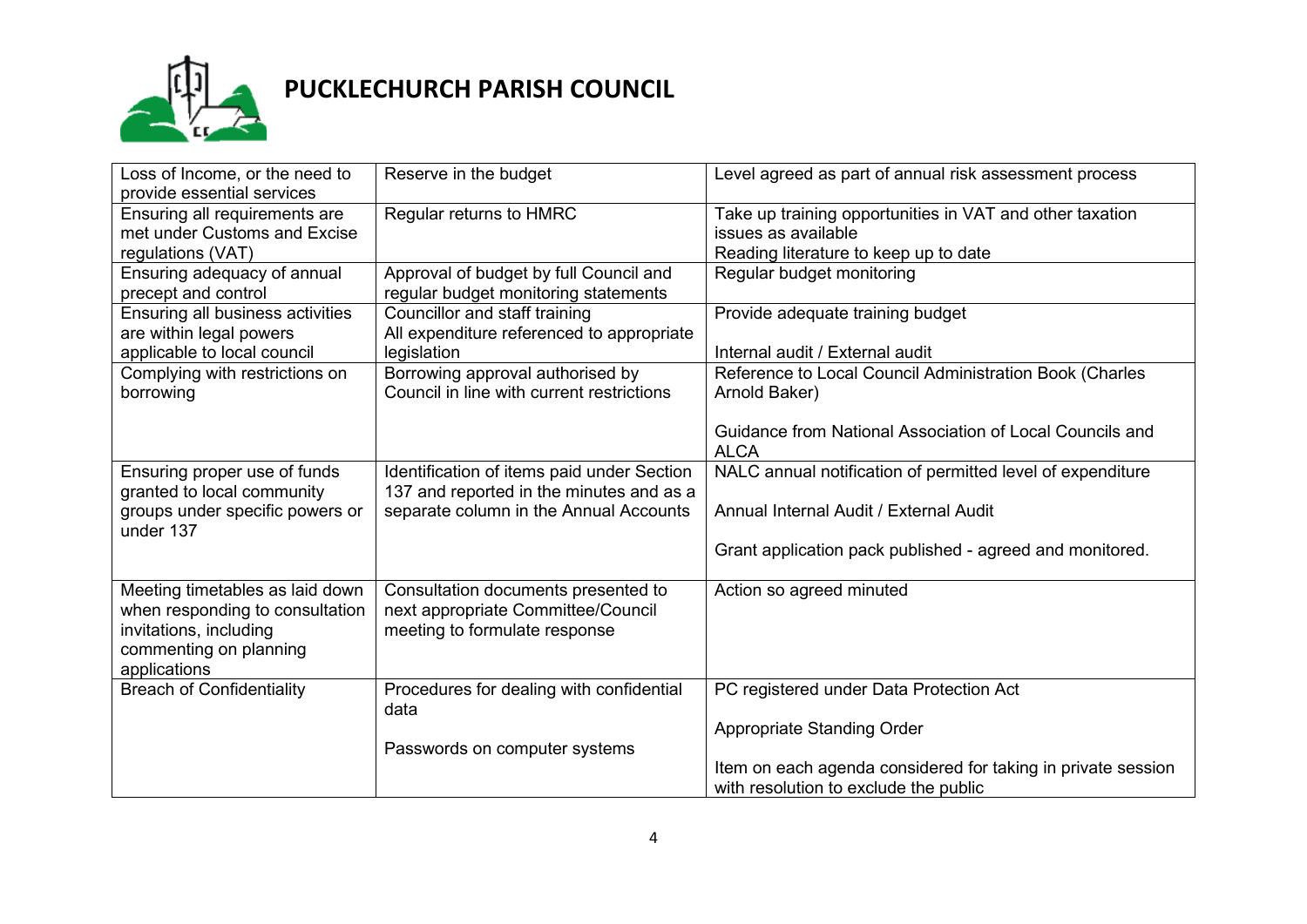

# **PUCKLECHURCH PARISH COUNCIL**

| Proper, timely and accurate<br>reporting of Council business in | Minutes properly numbered with a<br>master copy kept in safekeeping | Minutes approved and signed at next meeting of Council      |
|-----------------------------------------------------------------|---------------------------------------------------------------------|-------------------------------------------------------------|
| minutes                                                         |                                                                     | Internal Audit check                                        |
|                                                                 | Draft minutes published on website                                  |                                                             |
|                                                                 |                                                                     | Computer backup                                             |
|                                                                 | Minutes circulated and published on<br>website                      |                                                             |
| Failure to respond to electors                                  | Minutes placed on the website for public                            | Notice of Appointment confirmation signed and returned to   |
| wishing to exercise their rights                                | inspection                                                          | <b>Auditors</b>                                             |
| of inspection                                                   |                                                                     |                                                             |
|                                                                 | Advertising of end of year accounts and                             |                                                             |
| Supporting papers                                               | available for inspection to the public as                           |                                                             |
|                                                                 | required under the Accounts and Audit                               |                                                             |
|                                                                 | Regulations                                                         |                                                             |
|                                                                 | Accounts published                                                  |                                                             |
|                                                                 | Draft budget published                                              |                                                             |
|                                                                 | Freedom of Information Publication                                  |                                                             |
|                                                                 | Scheme                                                              |                                                             |
| Document control -                                              | Correspondence date receipted                                       | Documents backed up on-line, and on an external hard drive. |
| correspondence, postage,                                        |                                                                     |                                                             |
| storage and filing, etc.                                        | Original deed documents stored with                                 | The production and storage of physical documents is         |
|                                                                 | Solicitor                                                           | restricted as far as possible.                              |
|                                                                 |                                                                     |                                                             |
|                                                                 | Filing systems maintained in metal<br>cabinets.                     | Storage of old and/or important documents to be monitored   |